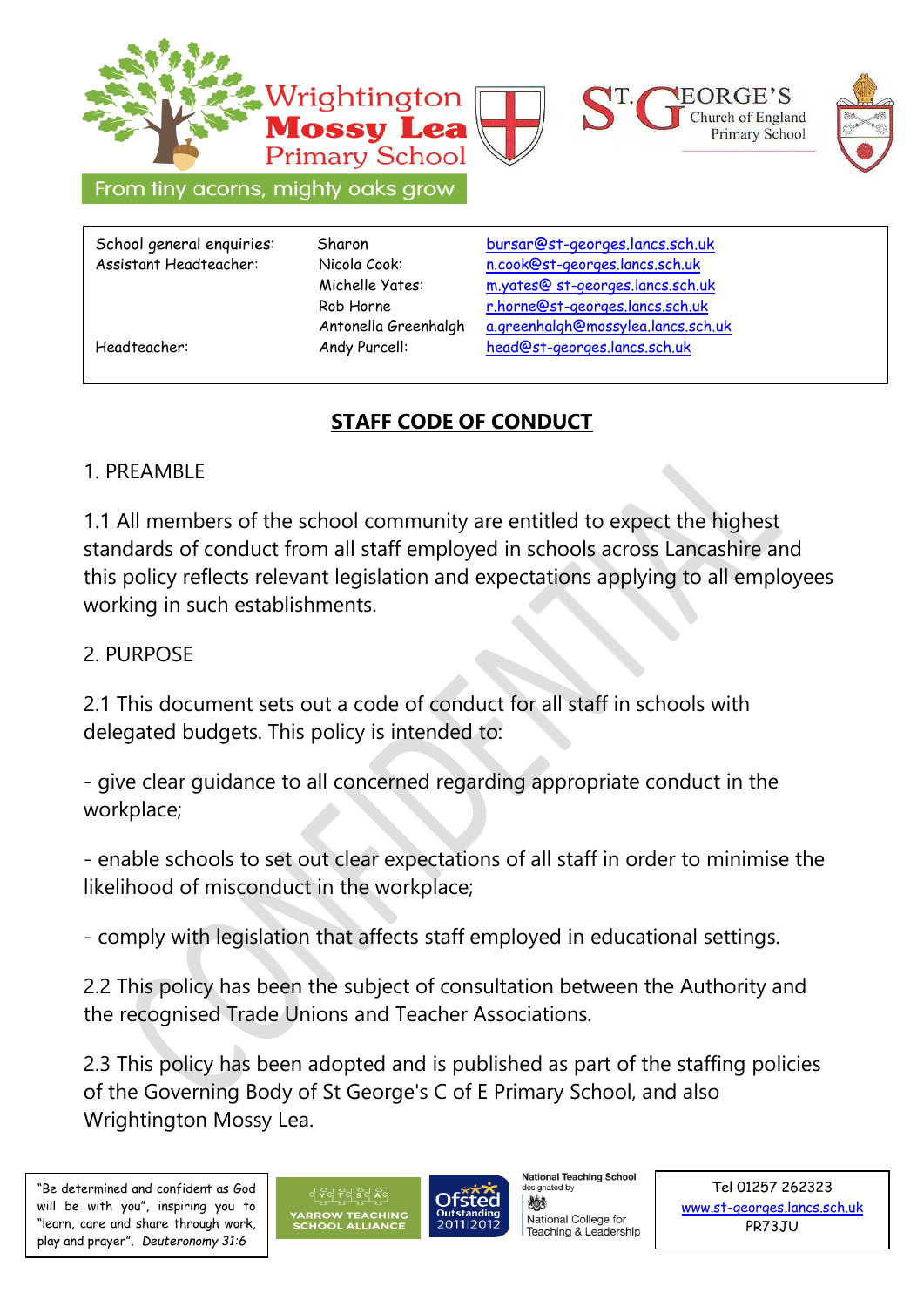

#### 3. APPLICATION

3.1 This procedure applies to all staff employed in St George's C of E Primary School, and Mossy Lea Primary School

3.2 Reference to 'Headteacher' throughout this document should read 'Chair of Governors' in the case of the conduct of the Headteacher.

#### 4. BACKGROUND

4.1 The Code sets out the minimum standards that should apply and is not exhaustive.(See Section 6 for further details)

4.2 It is recommended that this document is shared with all staff on appointment and those in current employment and that a copy is included in the schools staff handbook.

4.3 Employees whose conduct fails to meet the standards of conduct as set out in this document may be regarded as being in breach of discipline and may be dealt with under the School's Disciplinary Procedure.

### 5. GENERAL PRINCIPLES

Staff are expected to fulfil the obligations placed upon them under the terms of their contract of employment, i.e.

· Be ready and willing to work as specified in their role definition/Job





**National Teaching School** designated by 微多

National College for Teaching & Leadership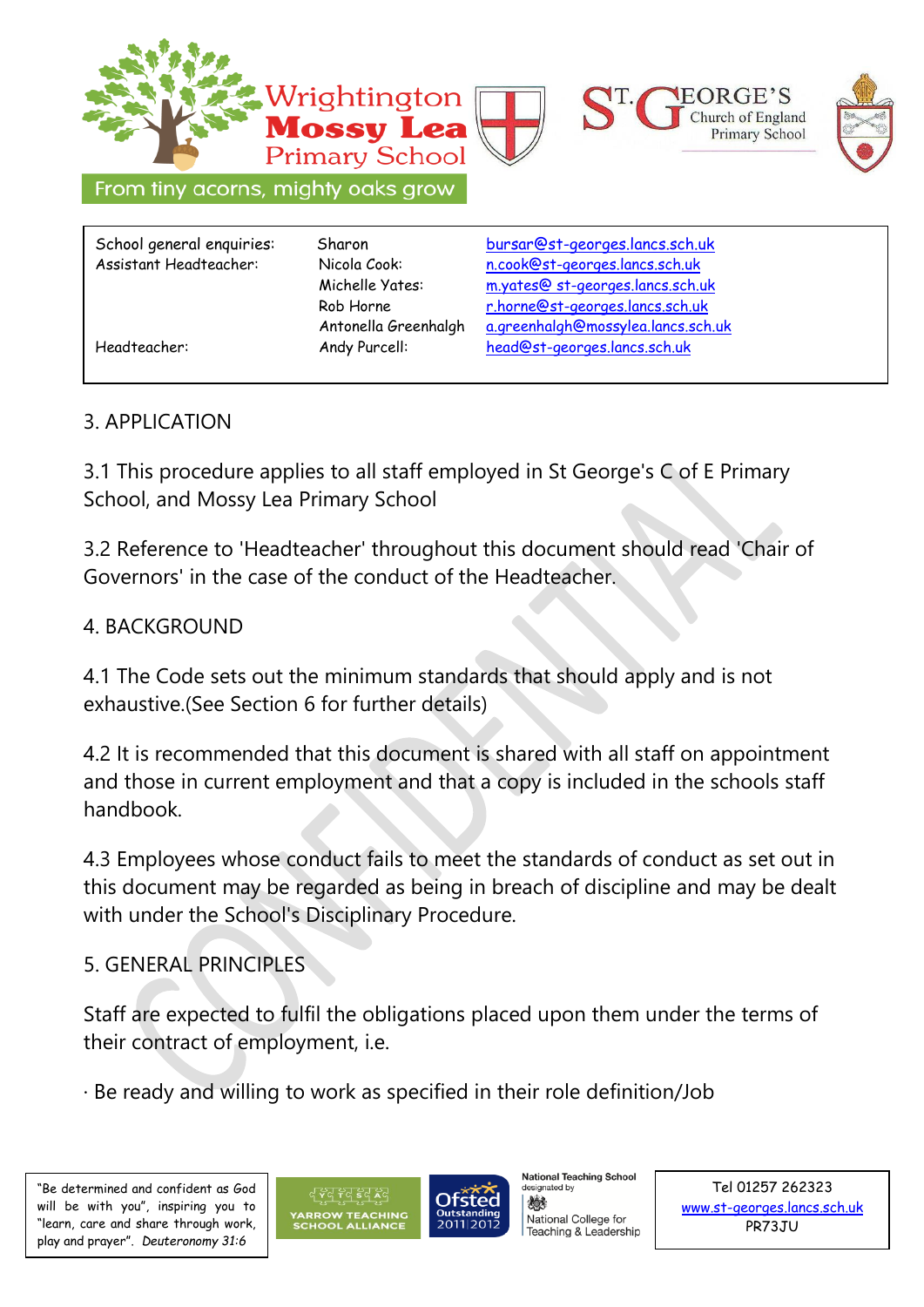

### **Description**

- · Conduct their work in a co-operative manner.
- · Attend work
- · Be punctual in time keeping
- · Be honest and trustworthy
- · Obey reasonable management instructions
- · Take care of themselves, their colleagues and others while at work
- · Take care of school property

· Familiarise themselves with, and follow the Health and Safety rules applicable in their school

· Compliance with the school's Smoking at Work Policy.

6. SPECIFIC REQUIREMENTS

6.1 Teachers are expected to adhere to the Teachers Standards as set out in the School Teachers Pay and Conditions Document.

6.2 All staff are expected to adhere to and conduct themselves in line with the Department for Education's 'Guidance for Safer Working Practice for Adults who working With Children and Young people in Education Settings' (May, 2019).



**National Teaching School** esignated by 微多 National College for Teaching & Leadership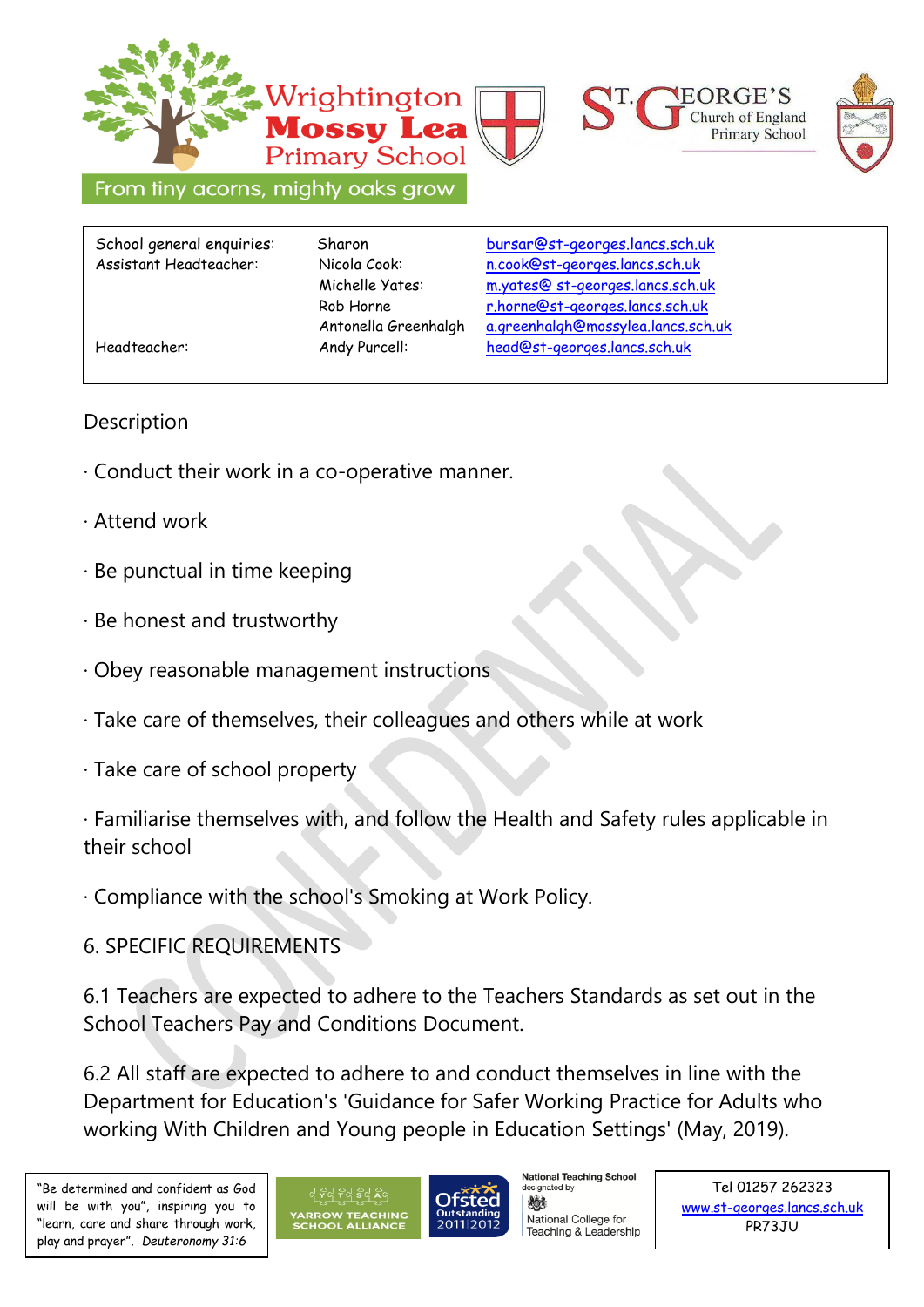

School general enquiries: Sharon [bursar@st-georges.lancs.sch.uk](mailto:bursar@st-georges.lancs.sch.uk) Assistant Headteacher: Nicola Cook: n.cook@st-georges.lancs.sch.uk Michelle Yates: m.yates@ st-georges.lancs.sch.uk Rob Horne [r.horne@st-georges.lancs.sch.uk](mailto:r.horne@st-georges.lancs.sch.uk) Antonella Greenhalgh a.greenhalgh@mossylea.lancs.sch.uk Headteacher: Andy Purcell: [head@st-georges.lancs.sch.uk](mailto:head@st-georges.lancs.sch.uk)

6.3 All staff are expected to adhere to and conduct themselves in line with the Department for Education's statutory guidance for school and colleges on 'Keeping Children Safe in Education' (September 2019)

7. GENERAL REQUIREMENTS

Professional Conduct

All staff are expected to:-

i. Accept and adhere to school policies and procedures

ii. Undertake their duties and responsibilities effectively, efficiently and diligently.

iii. Show respect for all members of the school community by being polite, courteous and refraining from the use of inappropriate language in all forms of communication eg verbal, face to face and electronic communications.

iv. Maintain the confidentiality of sensitive information (particularly relating to pupils) obtained in the course of their employment. Any information obtained in the course of employment should be not used for personal gain or benefit, nor should it be passed on to others who might use it in the same way. Any queries about what constitutes 'sensitive' information and who it can be shared with should be directed to the appropriate member of the school's leadership team or the Designated Safeguarding Lead.

"Be determined and confident as God will be with you", inspiring you to "learn, care and share through work, play and prayer". *Deuteronomy 31:6* 



**National Teaching School** designated by

微多 National College for Teaching & Leadership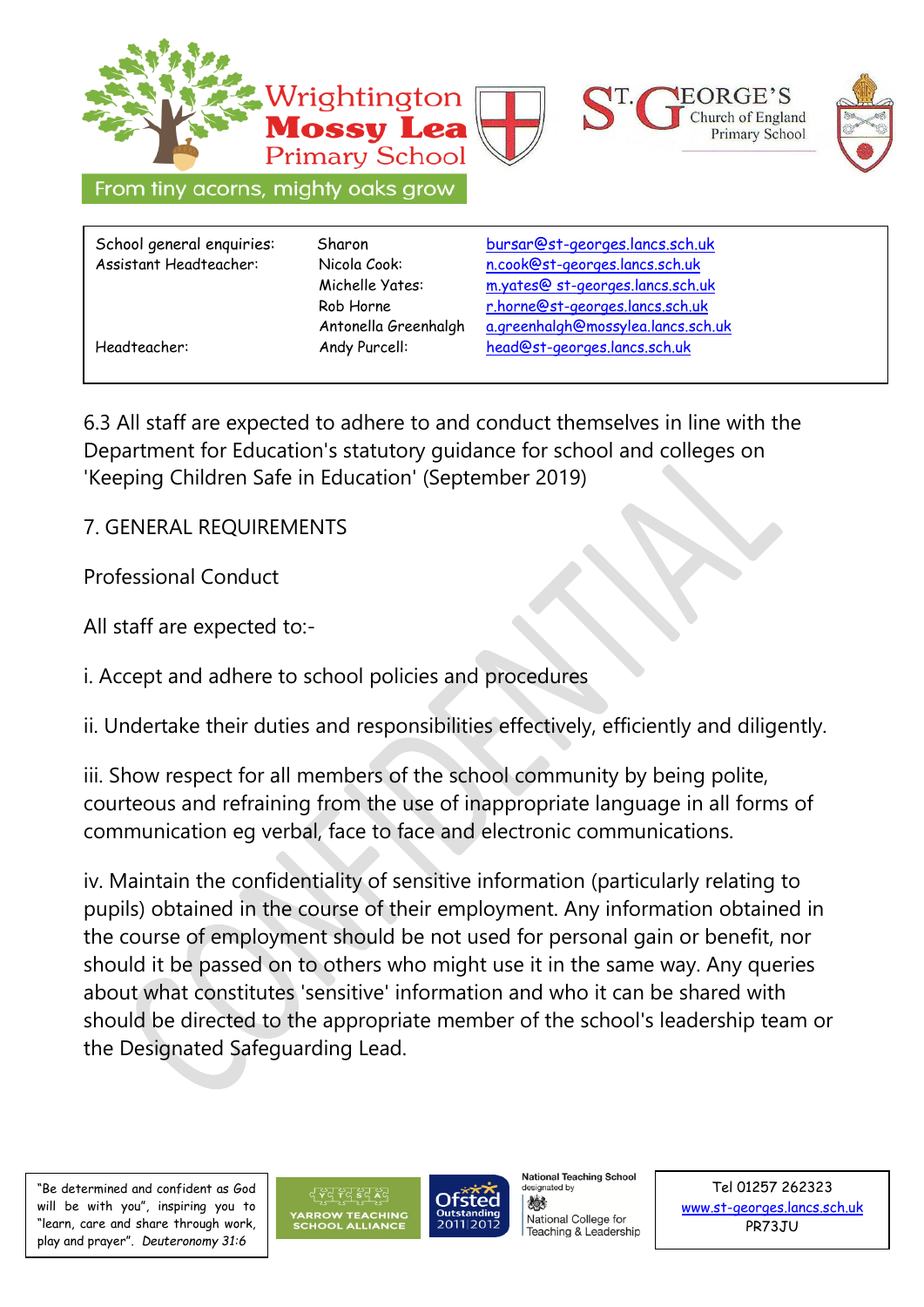

v. Ensure fairness at all times when dealing with customers, suppliers, other contractors and sub contractors. No special favour should be given to current/former employees or partners/relatives or associates.

vi. Comply with the school's Statement of Ethical Standards in relation to the acceptance of gifts in cash or kind and hospitality noting that it is a criminal offence under the Bribery Act 2010 to offer, promise or give financial advantage or other advantage to someone; or to request, agree or accept or receive a bribe from another person.

vii. Declare any interests (financial or otherwise) that may be considered as being in conflict with the school's interests.

viii. Use appropriate lines of communication and/or the relevant procedure to express views relating to their employment or the activities of the school.

ix. Have no contact with the media regarding school matters without the express permission of the Headteacher.

x. Notify the Headteacher of any known or suspected breaches of the law or of the school's policies, procedures and regulations and co-operate with any investigation of such breaches, particularly in relation to the safeguarding of children, health and safety and financial irregularity. Where this is considered not possible, reference should be made to the school's whistleblowing policy.

"Be determined and confident as God will be with you", inspiring you to "learn, care and share through work, play and prayer". *Deuteronomy 31:6* 



**National Teaching School** designated by

微多 National College for Teaching & Leadership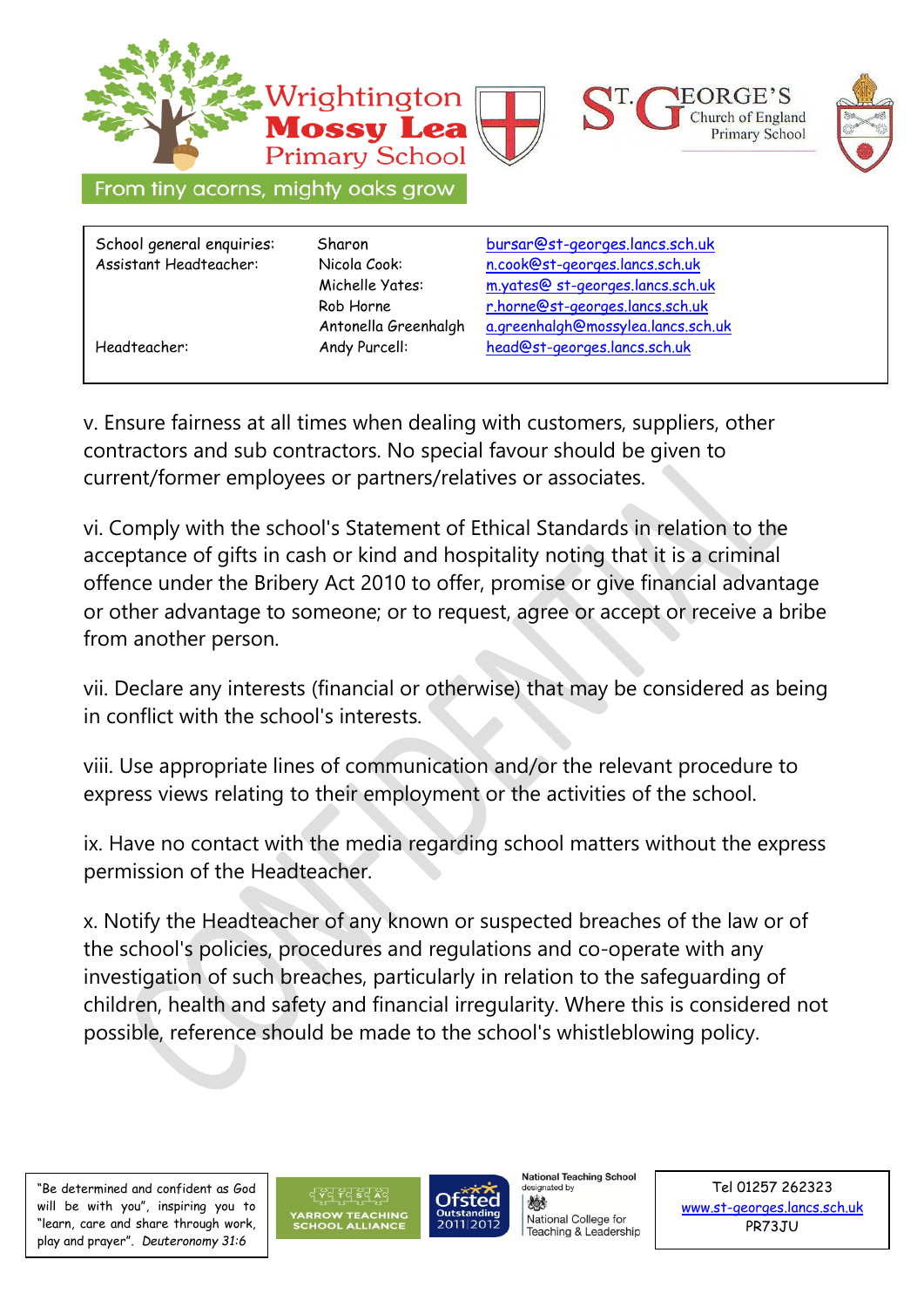

xi. Disclose on appointment or at any time any civil/criminal charges, convictions or being the subject of a criminal investigation process (being charged or in possession of a conviction may not necessarily debar from

appointment/employment or lead to disciplinary action; however failure to disclose where required will be considered as a serious act of misconduct).

xii. Provide accurate information on the Annual Staff Confirmation Form and notify the Headteacher of any changes to your circumstances that may impact on the information provided on the Annual Staff Confirmation Form.

xiii. Use school equipment provided for the purposes of carrying out their role in a responsible and lawful manner.

xiv. Not provide a professional reference on behalf of the school unless the contents of such reference have been agreed by the Headteacher.

xv. Keep themselves and other members of the school community safe by ensuring that they act in accordance with current Coronavirus (Covid 19) guidance and legislation.

Personal Conduct

All staff are expected to:

i. Ensure that personal relationships within work do not affect their professional role and do not bring the school into disrepute.





**National Teaching School** designated by

微多 National College for Teaching & Leadership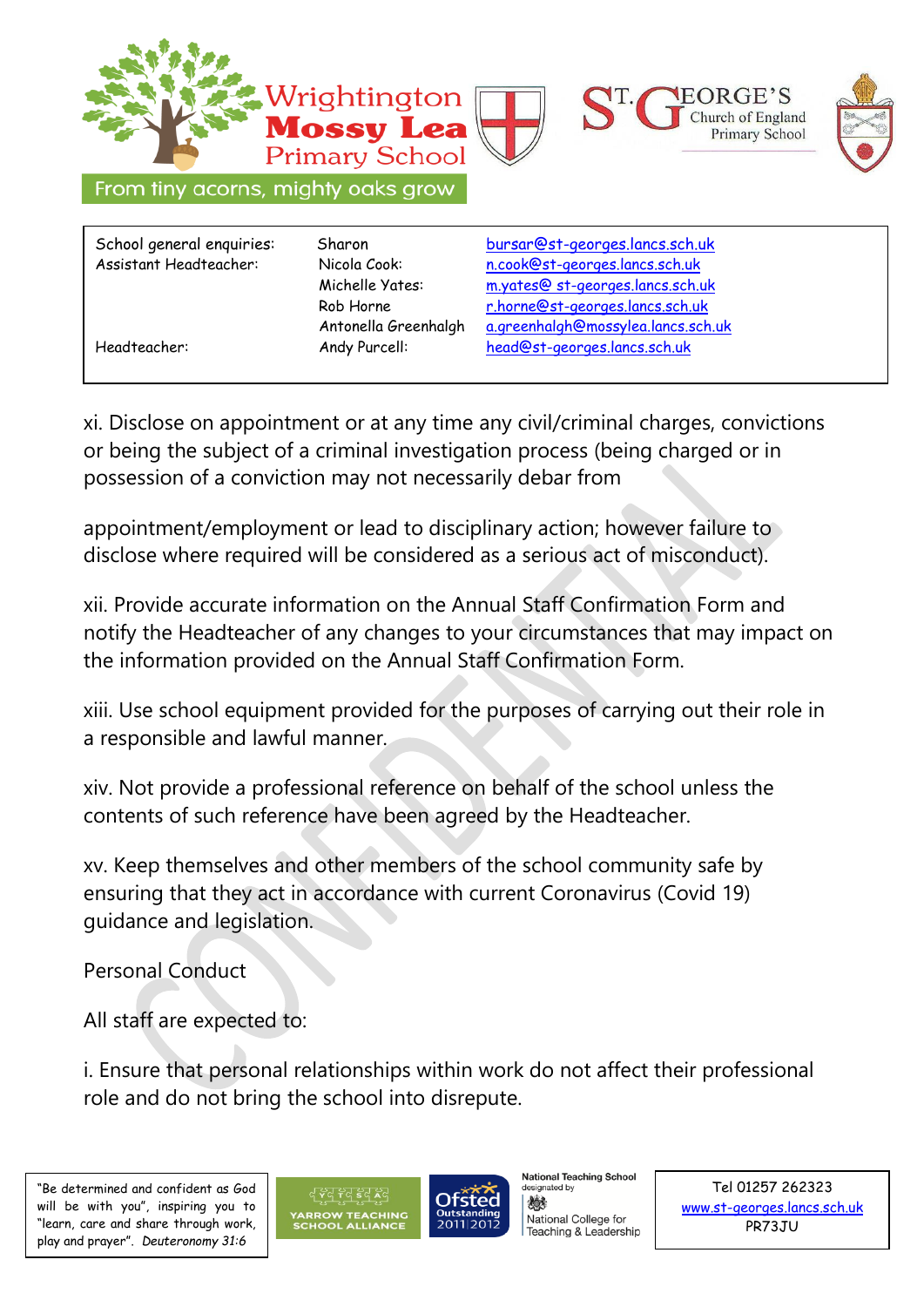

ii. Notify the Headteacher either at appointment or during employment of any personal relationship in or outside of school which may result in honesty, objectivity or integrity being brought into question.

iii. Notify the Headteacher of any change in personal (including medical) circumstances which could impact on ability to carry out their role.

iv. Not engage in outside employment (eg private tutoring of the school's own pupils) which could be considered as undermining or conflicting with the business of the school.

v. Wear any uniform, clothes, overalls or protective clothing as required for their role in school.

vi. Dress in a way which is appropriate for a school setting and which reflects Section 8 of the 'Guidance for Safer Working Practice for those who working With Children and Young people in Education Settings' (October, 2015).

vii. Conduct themselves in a professional manner at all times when wearing clothing or an identification badge that identifies them as an employee of the school

viii. Declare any interest/involvement with any outside organisations which may benefit financially or contractually from decisions taken by the school, eg the procurement of goods or services.

"Be determined and confident as God will be with you", inspiring you to "learn, care and share through work, play and prayer". *Deuteronomy 31:6* 



**National Teaching School** designated by

微多 National College for Teaching & Leadership